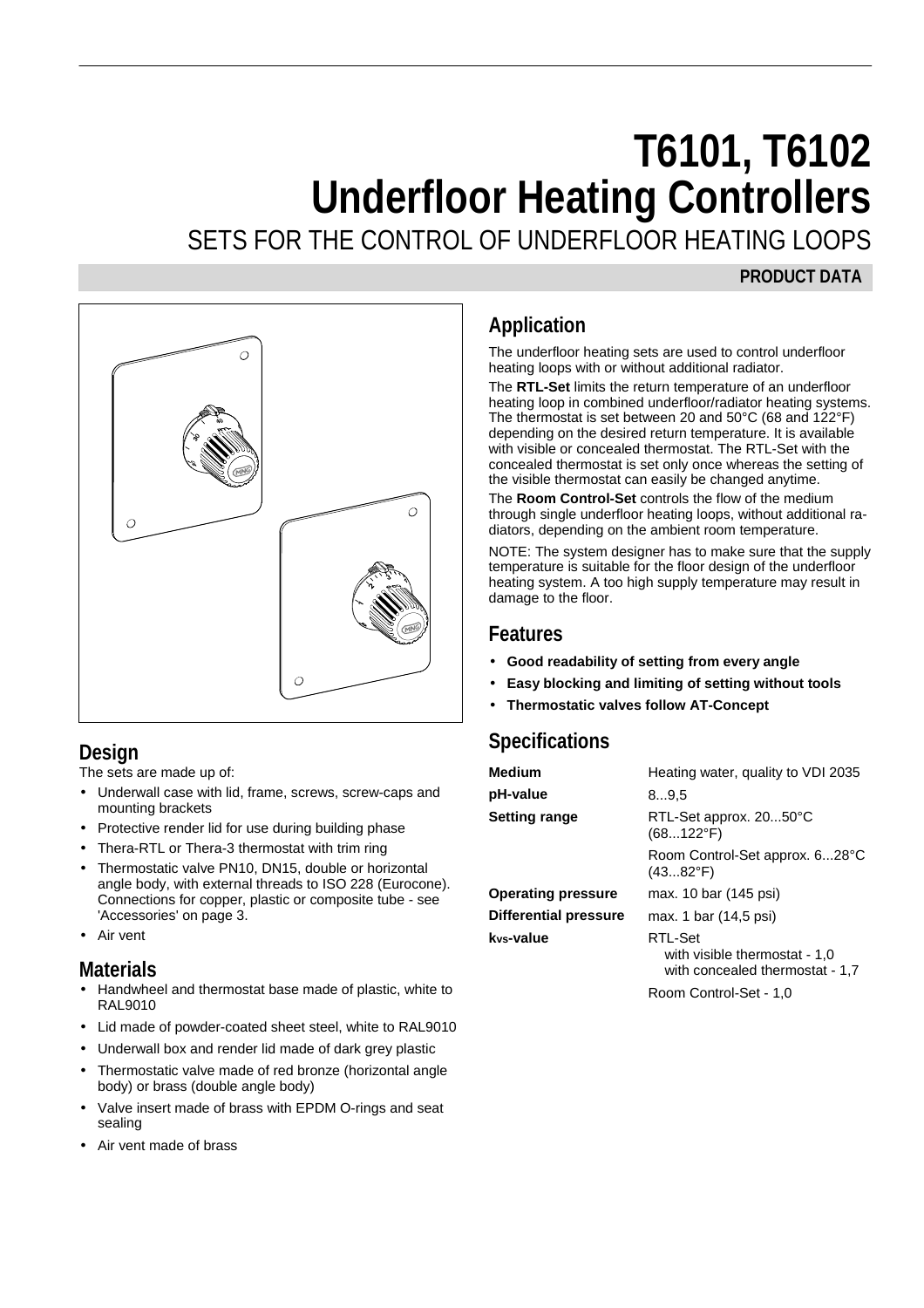#### **Dimensions**



**Fig. 1: RTL-Set with visible thermostat**



**Fig. 2. RTL-Set with concealed thermostat**



# **Ordering Information**

| Type                                       | kvs-value i | OS-No      |
|--------------------------------------------|-------------|------------|
| RTL-Set with visible thermostat (Fig. 1)   | 1.0         | T6102RUB15 |
| RTL-Set with concealed thermostat (Fig. 2) |             | T6102AUB15 |
| Room Control-Set (Fig. 3)                  | 1.0         | T6101RUB15 |

## **Function**

The RTL-Set is installed in the return of the underfloor heating loop. When the return temperature increases the sensor of the thermostat expands and acts onto the valve. This movement causes the valve to close and the flow of water into the underfloor heating loop is throttled. When the return temperature decreases the thermostat contracts and the valve opens by spring force.

The Room Control-Set is installed either in the supply or return of the underfloor heating loop. The thermostat senses the ambient room temperature and controls the flow of the medium through the heating loop accordingly.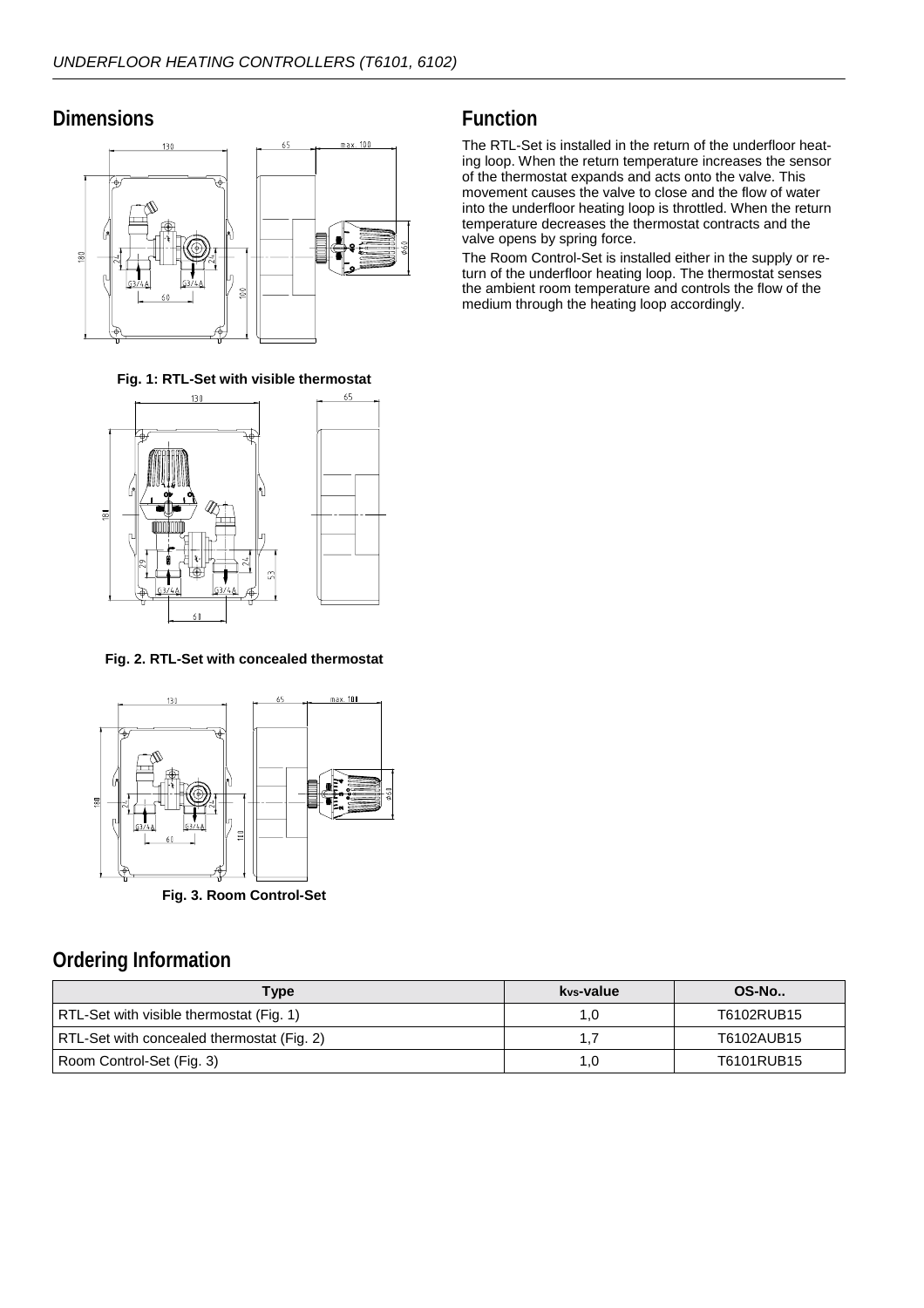## **Accessories**

**Connections for copper and soft steel pipe (2 pcs)**

| ۴ | ή,     |  |
|---|--------|--|
| ۴ | Ŵ<br>m |  |

| $3/4$ " x 10 mm | VA7200A010 |
|-----------------|------------|
| $3/4$ " x 12 mm | VA7200A012 |
| $3/4$ " x 14 mm | VA7200A014 |
| $3/4"$ x 15 mm  | VA7200A015 |
| $3/4"$ x 16 mm  | VA7200A016 |
| $3/4"$ x 18 mm  | VA7200A018 |
|                 |            |

#### **Connection for PE-X pipe**



| $3/4$ " x 14 x 2 mm   | OT112M-3/4D  |
|-----------------------|--------------|
| $3/4$ " x 15 x 2,5 mm | OT112M-3/4E5 |
| $3/4$ " x 16 x 2 mm   | OT112M-3/4F  |
| $3/4$ " x 16 x 2,2 mm | OT112M-3/4F2 |
| $3/4$ " x 17 x 2 mm   | OT112M-3/4G  |
| $3/4$ " x 18 x 2 mm   | OT112M-3/4H  |
| $3/4$ " x 18 x 2,5 mm | OT112M-3/4H5 |
| $3/4$ " x 20 x 2 mm   | OT112M-3/4K  |
| $3/4$ " x 20 x 2,8 mm | OT112M-3/4K8 |

#### **Connection for multilayer pipe**

| $3/4$ " x 14 x 2 mm    | OT113M-3/4D   |
|------------------------|---------------|
| $3/4$ " x 16 x 2 mm    | OT113M-3/4F   |
| $3/4$ " x 16 x 2,25 mm | OT113M-3/4F25 |
| $3/4$ " x 18 x 2 mm    | OT113M-3/4H   |
| $3/4$ " x 20 x 2 mm    | OT113M-3/4K   |
| $3/4"$ x 20 x 2,25 mm  | OT113M-3/4K25 |
| $3/4$ " x 20 x 2,5 mm  | OT113M-3/4K5  |
| fau aannan nina        |               |

#### **Soft connection for copper pipe**

| ινι συμμαι μιμα |             |
|-----------------|-------------|
| $3/4$ " x 10 mm | OT114M-3/4B |
| $3/4"$ x 12 mm  | OT114M-3/4C |
| $3/4"$ x 14 mm  | OT114M-3/4D |
| $3/4"$ x 15 mm  | OT114M-3/4E |
| $3/4"$ x 16 mm  | OT114M-3/4F |
| $3/4"$ x 18 mm  | OT114M-3/4H |

# **Installation Example**





**Fig. 5. Room Control Set, installed in the return**